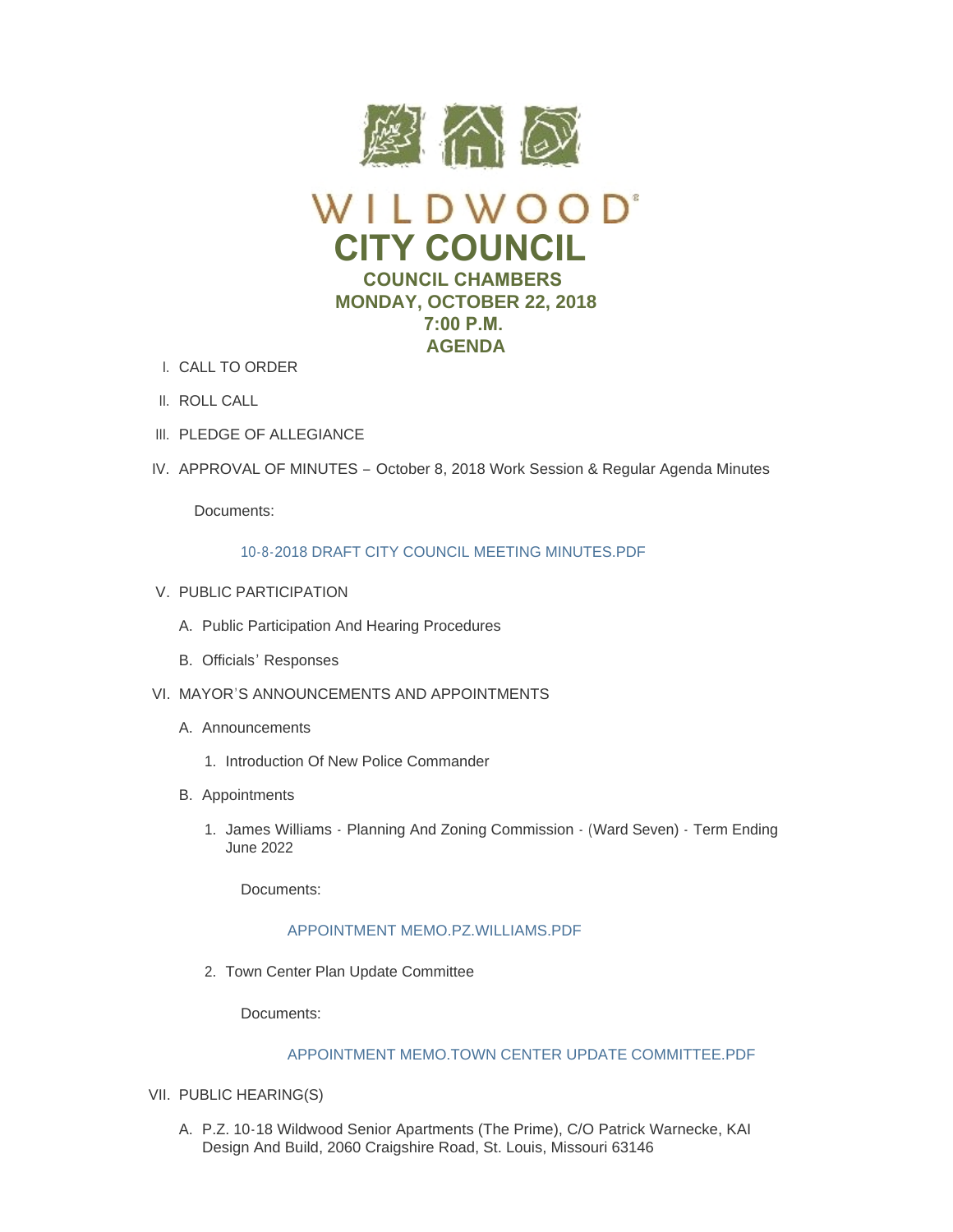An application for the inclusion of an additional Land Use District of the Town Center Plan's Regulating Plan onto a portion of a 5.3 acre site, which would place the requested 'Neighborhood General District' designation onto the existing air space above the current 'Downtown District' designation that is situated on the property's Main Street frontage. The use of the air space would be for an additional three (3) stories of multiple family housing units, being in association with the planned first floor of commercial uses. Accompanying this proposed Regulating Plan addition is a proposed change in zoning from the C-8 Planned Commercial District to the Amended C-8 Planned Commercial District for this subject site, all being located on the south side of Main Street, west of Taylor Road (Locator Number: 23V310383/Street Address: 16700 Main Street). Proposed Use - A four (4) story, mixed-use building, with the first story being utilized for commercial purposes, and the upper stories being dedicated to apartment units to be primarily offered to an age-restricted population, along with stormwater facilities and public space. (Ward Eight)

## Documents:

## PUBLIC HEARING - [P.Z. 10-18 WILDWOOD SENIOR APARTMENTS \(THE](https://www.cityofwildwood.com/AgendaCenter/ViewFile/Item/17531?fileID=24880)  PRIME).PDF

## VIII. LEGISLATION

- UNFINISHED BUSINESS A.
	- BILL #2403 1.

AN ORDINANCE OF THE CITY OF WILDWOOD, MISSOURI, AMENDING PARAGRAPH 16 OF SUBSECTION A OF SECTION 110.210 OF THE CODE OF ORDINANCES OF THE CITY OF WILDWOOD BY DELETING IT IN ITS ENTIRETY; ENACTING, IN LIEU THEREOF, A NEW PARAGRAPH 16 OF SUBSECTION A OF SECTION 110.210 OF THE CODE OF ORDINANCES; AND PROVIDING FOR RULES AND PROCEDURES PERTAINING TO PUBLIC PARTICIPATION AT CITY COUNCIL MEETINGS. *Recommended by the Administration/Public Works Committee (Second Reading)* (Wards – All)

Direct Budgetary Impact: None

Documents:

### [BILL 2403.PDF](https://www.cityofwildwood.com/AgendaCenter/ViewFile/Item/17534?fileID=24881)

BILL #2404 2.

AN ORDINANCE BY THE CITY COUNCIL OF THE CITY OF WILDWOOD, MISSOURI THAT HEREBY ACCEPTS THIRTEEN (13), ASSIGNABLE AND PERMANENT, HIKING, BIKING, AND WALKING EASEMENTS, VIA QUIT CLAIM DEED THAT WAS APPROVED BY THE CITY COUNCIL OF THE CITY OF CHESTERFIELD, MISSOURI ON AUGUST 20, 2018, FOR THE PURPOSES OF THE CITY OF WILDWOOD, MISSOURI TO ACCEPT THE MAINTENANCE OF A SEGMENT OF THE MONARCH-CHESTERFIELD LEVEE TRAIL, BEING LOCATED WITH THE BOUNDARIES OF THE CITY OF WILDWOOD, FOR PERPETUITY, WITH ALL ASSOCIATED RESPONSIBILITIES CONTAINED THEREIN. *Recommended by the Planning and Parks Committee* (Second Reading) (Ward – One) Direct Budgetary Impact: \$5,000 per year

Documents:

### [BILL 2404.PDF](https://www.cityofwildwood.com/AgendaCenter/ViewFile/Item/17535?fileID=24882)

BILL #2405 3.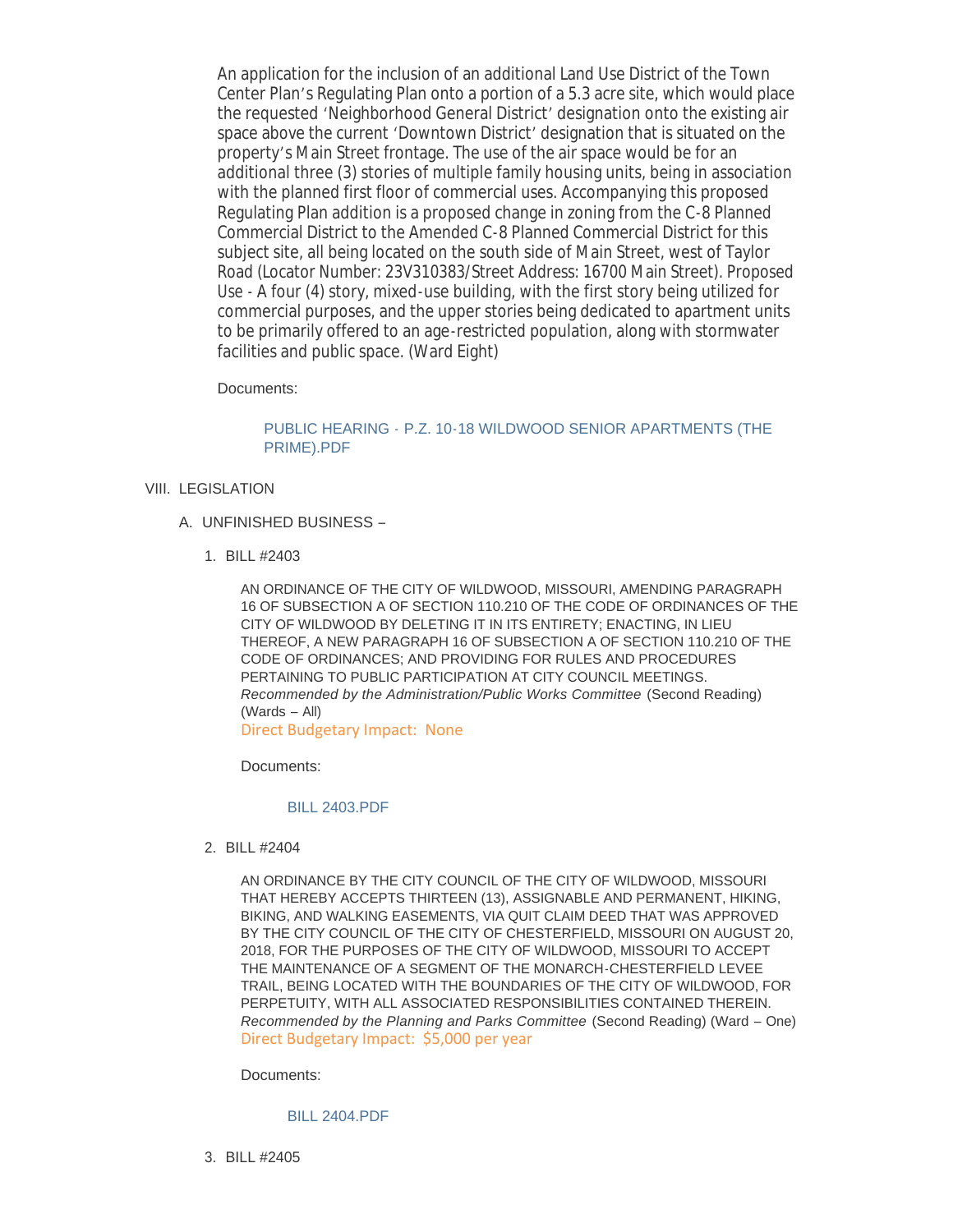AN ORDINANCE AUTHORIZING THE APPROVAL OF A REPLACEMENT DEPOSIT AGREEMENT, WITH EXTENSIONS OF THE ASSOCIATED LETTERS OF CREDIT, WHICH ARE MADE PART HEREOF AND ATTACHED HERETO, FOR THE "BRETON WOODS SUBDIVISION;" A TWELVE (12) LOT RESIDENTIAL SUBDIVISION LOCATED IN THE SOUTHEAST QUARTER OF THE NORTHEAST QUARTER OF SECTION 23, TOWNSHIP 45 NORTH, RANGE 3 EAST, CITY OF WILDWOOD, ST. LOUIS COUNTY, MISSOURI, AND MORE SPECIFICALLY SITUATED ON THE NORTH AND SOUTH SIDES OF ORRVILLE ROAD, EAST OF STATE ROUTE 109. *Recommended by the Department of Planning and Parks* (Second Reading) (Ward – Three) Direct Budgetary Impact: None

Documents:

### [BILL 2405.PDF](https://www.cityofwildwood.com/AgendaCenter/ViewFile/Item/17536?fileID=24883)

- B. NEW BUSINESS
	- BILL #2406 1.

AN ORDINANCE BY THE CITY COUNCIL OF THE CITY OF WILDWOOD, MISSOURI AUTHORIZING CHANGES TO AMENDED MIXED-USE DEVELOPMENT DISTRICT ORDINANCE #2061, WHICH GOVERNS THE COMMERCIAL AREAS OF THE LARGER HARBORS AT LAKE CHESTERFIELD PROJECT, SUCH BEING LOCATED ON THE SOUTH SIDE OF MANCHESTER ROAD, WEST OF ITS INTERSECTION WITH PIERSIDE LANE, THEREBY ALLOWING AN ADDITIONAL FREESTANDING MONUMENT-TYPE SIGN AT THE EASTERNMOST ACCESS POINT INTO/OUT OF THIS DEVELOPMENT, WITH SUCH ACTION BEING CONSISTENT WITH THE REPORT AND RECOMMENDATION OF THE PLANNING AND ZONING COMMISSION THAT IS DATED SEPTEMBER 17, 2018. *Recommended by the Planning and Zoning Commission* (First Reading) (Ward - Seven) Direct Budgetary Impact:

Documents:

#### [BILL 2406.PDF](https://www.cityofwildwood.com/AgendaCenter/ViewFile/Item/17538?fileID=24884)

BILL #2407 2.

AN ORDINANCE OF THE CITY COUNCIL OF THE CITY OF WILDWOOD, MISSOURI APPROVING A CHANGE IN ZONING FROM THE NU NON-URBAN RESIDENCE DISTRICT TO THE R-3 10,000 SQUARE FOOT RESIDENCE DISTRICT FOR A 21,600 SQUARE FOOT TRACT OF LAND THAT IS LOCATED ON THE WEST SIDE OF CENTER AVENUE, SOUTH OF MANCHESTER ROAD - P. Z. 7-18, Mike Whalen, Whalen Custom Homes, Inc. *Recommended by the Planning and Zoning Commission.* (First Reading) (Ward - Eight)

Direct Budgetary Impact: None

Documents:

#### [BILL 2407.PDF](https://www.cityofwildwood.com/AgendaCenter/ViewFile/Item/17539?fileID=24885)

BILL #2408 3.

AN ORDINANCE BY THE CITY COUNCIL OF THE CITY OF WILDWOOD, MISSOURI AUTHORIZING THE MAYOR OF THE CITY OF WILDWOOD, MISSOURI TO ENTER INTO A CONTRACT WITH GERSHENSON CONSTRUCTION COMPANY, INC. FOR THE INSTALLATION OF THE JOHN L. LeCAVE MEMORIAL TRAILHEAD, AS INDICATED IN THE BID DOCUMENTS AND SPECIFICATIONS, ALL IN KEEPING WITH THE DOCUMENTATION SUBMITTED BY SUCH IN RESPONSE TO THE CITY'S ADVERTISEMENT IN THIS REGARD, AND THE RECOMMENDATION OF THE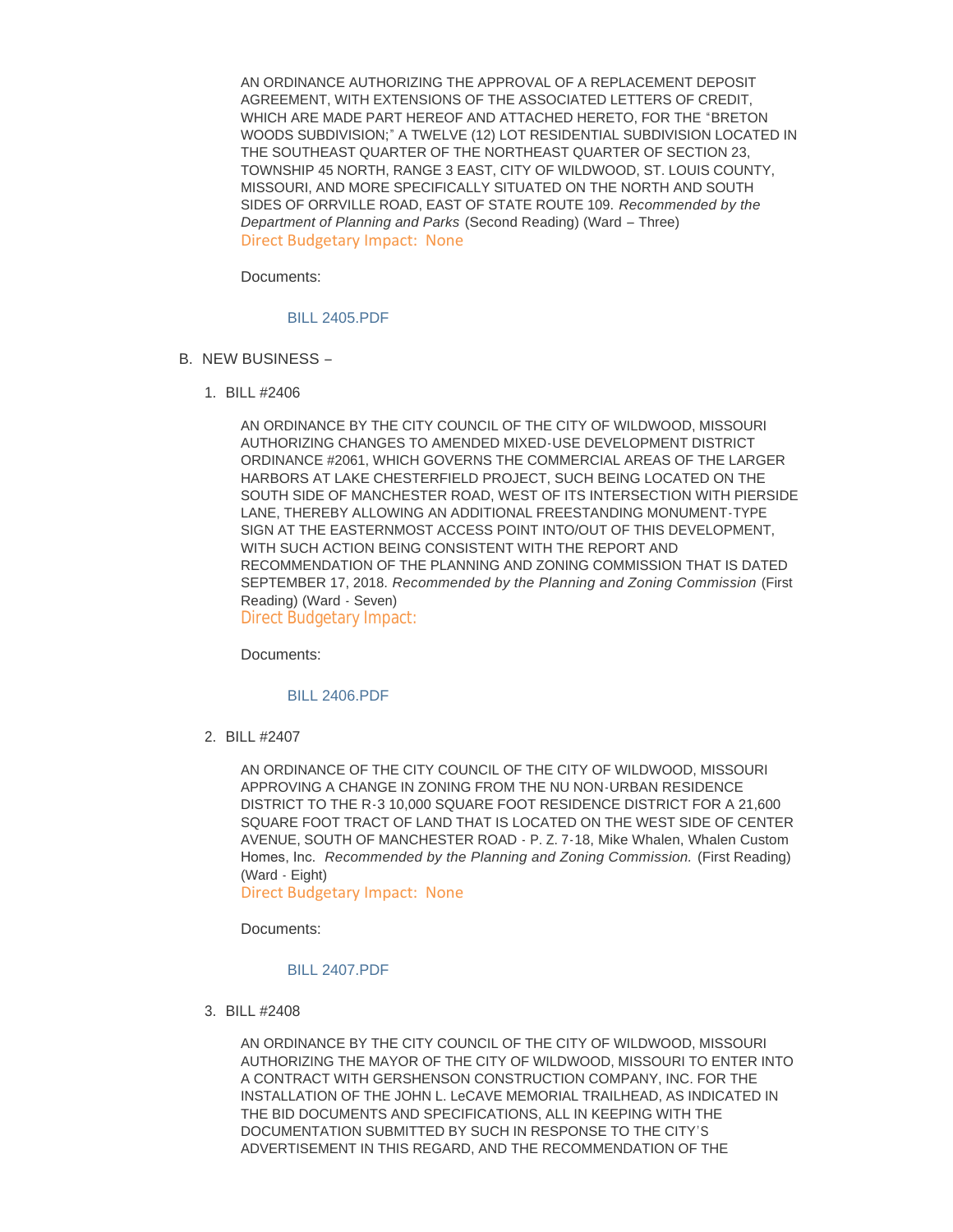PLANNING AND PARKS COMMITTEE OF CITY COUNCIL REGARDING THIS PROJECT'S COMPONENTS. *Recommended by the Planning and Parks Committee* (First Reading) (Ward - One) Direct Budgetary Impact: \$273,000

Documents:

### [BILL 2408.PDF](https://www.cityofwildwood.com/AgendaCenter/ViewFile/Item/17540?fileID=24886)

BILL #2409 4.

AN ORDINANCE BY THE CITY COUNCIL OF THE CITY OF WILDWOOD, MISSOURI AUTHORIZING THE AMENDMENT OF SECTION 235.040, ITEM (A.), OF THE CODE OF ORDINANCES OF THE CITY OF WILDWOOD BY ALLOWING FOR THE EXTENSION OF THE HOURS FOR USE OF THE ROCK HOLLOW, BLUFF VIEW, AND THE ASSOCIATED CONNECTOR TRAIL SEGMENT, ALL OF WHICH ARE LOCATED WITHIN THE CITY'S PUBLIC SPACE HOLDINGS, THEREBY OFFSETTING THE SHORTER DAYS AND LONGER NIGHTS ASSOCIATED WITH THE UPCOMING FALL, WINTER, AND EARLY SPRING MONTHS OF THE YEAR. *Recommended by the Planning and Parks Committee* (First Reading) (Wards - Six, Seven, and Eight) Direct Budgetary Impact: None

Documents:

### [BILL 2409.PDF](https://www.cityofwildwood.com/AgendaCenter/ViewFile/Item/17541?fileID=24887)

- IX. RESOLUTIONS
	- A. RESOLUTION 2018-29

A RESOLUTION OF THE COUNCIL OF THE CITY OF WILDWOOD, MISSOURI, RECOGNIZING AND COMMENDING THE ACTIONS AND SERVICE OF OFFICER CECIL ANTHONY (TONY) WINTERS AND OFFICER MATTHEW OTTO (MATT) SHUTE WHILE ON DUTY WITHIN THE CITY OF WILDWOOD. *Recommended by the City Council* (Wards – All) Direct Budgetary Impact: None

Documents:

#### [RESOLUTION 2018-29.PDF](https://www.cityofwildwood.com/AgendaCenter/ViewFile/Item/17543?fileID=24888)

- X. MISCELLANEOUS
	- A. Approval Of Expenditures

Documents:

## [EXPENDITURES.PDF](https://www.cityofwildwood.com/AgendaCenter/ViewFile/Item/17545?fileID=24889)

- B. Receive And File Four Items
	- 1. Report From Special Prosecutor Tim Engelmeyer Dismissal Of 9/14/2018 Charter Complaint Against Mayor Jim Bowlin (Wards – All)

Documents:

### RECEIVE AND FILE - [REPORT TO COUNCIL.BOWLIN.PDF](https://www.cityofwildwood.com/AgendaCenter/ViewFile/Item/17547?fileID=24890)

2. Report From Special Prosecutor Tim Engelmeyer - Dismissal Of 9/14/2018 Charter Complaint Against Raymond Manton (Wards – All)